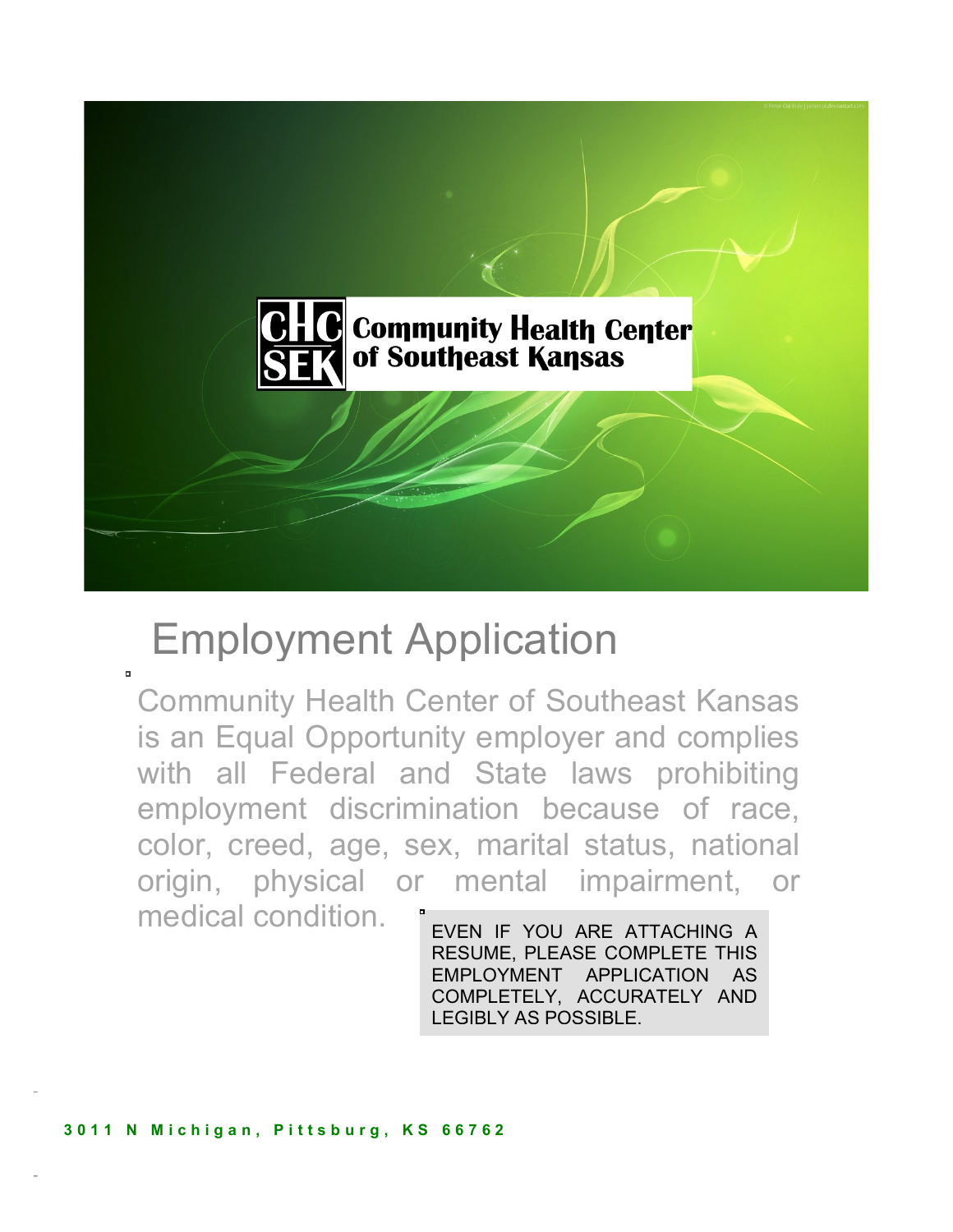

## **Employment Application**

|                                                                                                                      |                                                                                                                                                                                                                               | <b>Applicant Information</b>    |                      |                                                        |  |
|----------------------------------------------------------------------------------------------------------------------|-------------------------------------------------------------------------------------------------------------------------------------------------------------------------------------------------------------------------------|---------------------------------|----------------------|--------------------------------------------------------|--|
| Full Name:                                                                                                           |                                                                                                                                                                                                                               |                                 |                      |                                                        |  |
|                                                                                                                      | Last                                                                                                                                                                                                                          | First                           | M.I.                 |                                                        |  |
| Address:                                                                                                             |                                                                                                                                                                                                                               |                                 |                      |                                                        |  |
|                                                                                                                      | <b>Street Address</b>                                                                                                                                                                                                         |                                 |                      | Apartment/Unit #                                       |  |
|                                                                                                                      |                                                                                                                                                                                                                               |                                 |                      |                                                        |  |
|                                                                                                                      | City                                                                                                                                                                                                                          |                                 | State                | <b>ZIP Code</b>                                        |  |
|                                                                                                                      |                                                                                                                                                                                                                               |                                 |                      |                                                        |  |
| Phone:                                                                                                               | <u> 1989 - Johann Barn, mars eta bainar eta baina eta baina eta baina eta baina eta baina eta baina eta baina e</u>                                                                                                           |                                 |                      |                                                        |  |
| Date Available:                                                                                                      |                                                                                                                                                                                                                               |                                 |                      | Desired Salary:\$                                      |  |
|                                                                                                                      |                                                                                                                                                                                                                               |                                 |                      |                                                        |  |
| <b>YES</b><br><u>NO</u><br>If no, are you authorized to work in the U.S.?<br>Are you a citizen of the United States? |                                                                                                                                                                                                                               |                                 |                      |                                                        |  |
| Have you ever worked for this company?<br>If yes, when?                                                              |                                                                                                                                                                                                                               |                                 |                      |                                                        |  |
|                                                                                                                      | Have you ever been convicted of a felony?                                                                                                                                                                                     |                                 |                      |                                                        |  |
|                                                                                                                      |                                                                                                                                                                                                                               |                                 |                      |                                                        |  |
|                                                                                                                      |                                                                                                                                                                                                                               | <b>Education</b>                |                      |                                                        |  |
| High School:                                                                                                         | <u> 1989 - Johann Barbara, martin d</u>                                                                                                                                                                                       | Address:                        |                      |                                                        |  |
| From:                                                                                                                | To: and the state of the state of the state of the state of the state of the state of the state of the state o<br><u>and the state</u>                                                                                        | YES<br>Did you graduate?        | NΟ                   | Diploma:: <u>www.community.community.community.com</u> |  |
|                                                                                                                      | College: the collection of the collection of the collection of the collection of the collection of the collection of the collection of the collection of the collection of the collection of the collection of the collection | Address:                        |                      |                                                        |  |
| From:                                                                                                                | To: To                                                                                                                                                                                                                        | <u>YES</u><br>Did you graduate? | <u>NO</u><br>Degree: |                                                        |  |
| Other:                                                                                                               |                                                                                                                                                                                                                               | Address:                        |                      |                                                        |  |
|                                                                                                                      |                                                                                                                                                                                                                               |                                 |                      |                                                        |  |
| From:                                                                                                                | $\mathsf{To:}\_\_\_\_\_\_\_\_\$                                                                                                                                                                                               | YES<br>Did you graduate?        | NO                   |                                                        |  |
| <b>References</b>                                                                                                    |                                                                                                                                                                                                                               |                                 |                      |                                                        |  |
| Please list three professional references.                                                                           |                                                                                                                                                                                                                               |                                 |                      |                                                        |  |
|                                                                                                                      |                                                                                                                                                                                                                               |                                 |                      |                                                        |  |
| Full Name:                                                                                                           |                                                                                                                                                                                                                               |                                 | Relationship:        |                                                        |  |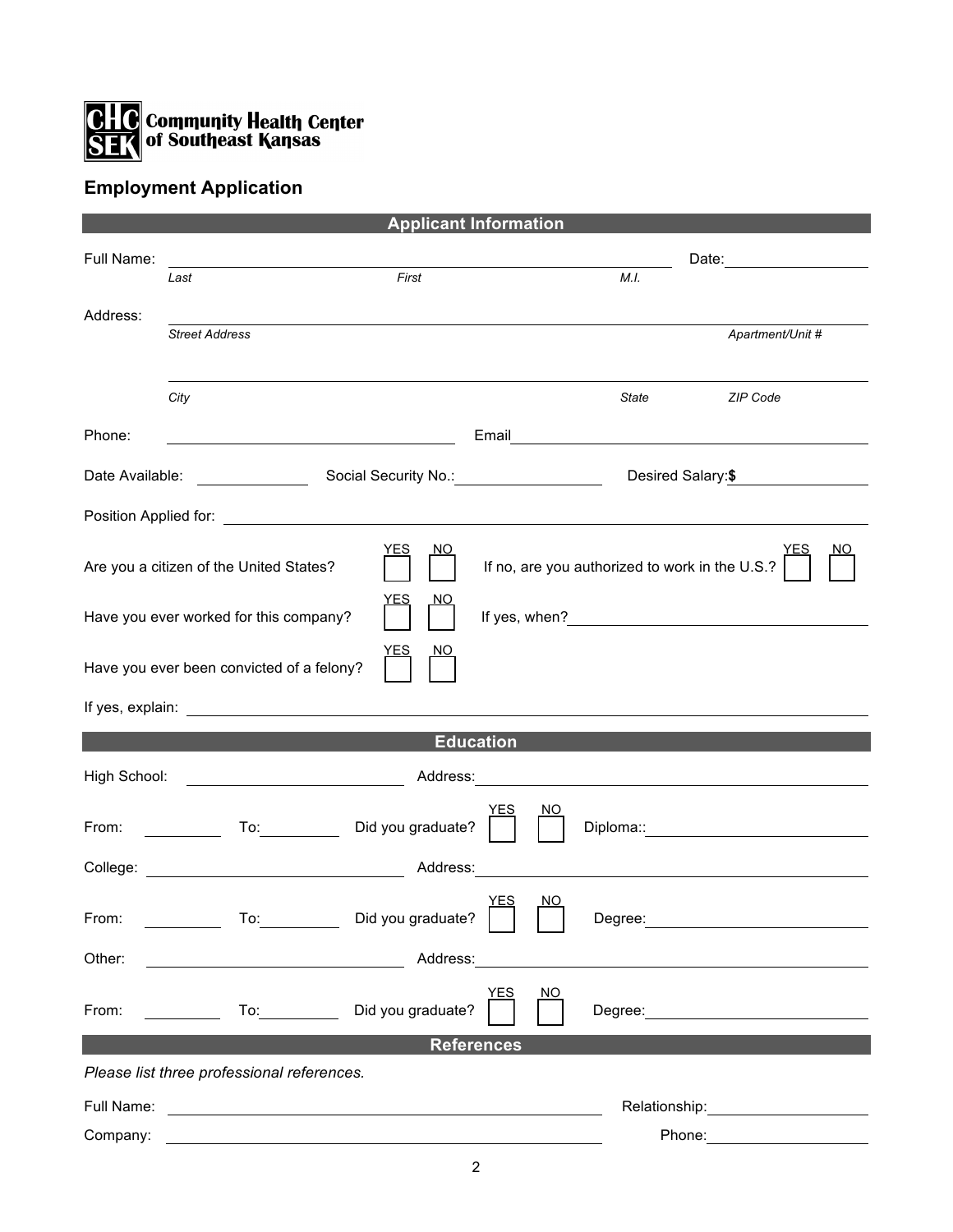| Address:               |                                                                                                                        |                            |                                                                                                                  |
|------------------------|------------------------------------------------------------------------------------------------------------------------|----------------------------|------------------------------------------------------------------------------------------------------------------|
| Full Name:<br>Company: | <u> 1989 - Andrea Barbara, poeta esperanto-poeta esperanto-poeta esperanto-poeta esperanto-poeta esperanto-poeta</u>   |                            | Relationship: 2000<br>Phone: ________________________                                                            |
| Address:               |                                                                                                                        |                            |                                                                                                                  |
| Full Name:             |                                                                                                                        |                            |                                                                                                                  |
| Company:               |                                                                                                                        |                            |                                                                                                                  |
| Address:               |                                                                                                                        |                            |                                                                                                                  |
|                        |                                                                                                                        | <b>Previous Employment</b> |                                                                                                                  |
| Company:               | <u> 1980 - John Stein, marking and de Brazilian (b. 1980)</u>                                                          |                            |                                                                                                                  |
| Address:               |                                                                                                                        |                            | Supervisor: ____________________                                                                                 |
| Job Title:             |                                                                                                                        | Starting Salary:\$         | Ending Salary:\$                                                                                                 |
|                        |                                                                                                                        |                            |                                                                                                                  |
| From:                  |                                                                                                                        |                            | Reason for Leaving: 1997                                                                                         |
|                        | May we contact your previous supervisor for a reference?                                                               | YES                        | NO                                                                                                               |
|                        |                                                                                                                        |                            |                                                                                                                  |
| Company:               | <u> 1980 - Antonio Alemania, politikar politikar (h. 1980)</u>                                                         |                            |                                                                                                                  |
| Address:               |                                                                                                                        |                            | Supervisor: 2000                                                                                                 |
| Job Title:             | Starting Salary:\$                                                                                                     |                            | Ending Salary: \$                                                                                                |
|                        | Responsibilities: <u>_________________________</u>                                                                     |                            |                                                                                                                  |
| From:                  |                                                                                                                        |                            | Reason for Leaving: 1997                                                                                         |
|                        | May we contact your previous supervisor for a reference?                                                               | YES                        | NO.                                                                                                              |
|                        |                                                                                                                        |                            |                                                                                                                  |
| Company:               | <u> 1989 - Johann Stoff, deutscher Stoffen und der Stoffen und der Stoffen und der Stoffen und der Stoffen und der</u> |                            | Phone: _________________________                                                                                 |
| Address:               | <u> 1989 - Johann Stoff, deutscher Stoffen und der Stoffen und der Stoffen und der Stoffen und der Stoffen und der</u> |                            | Supervisor: Victor Control of Control Control Control Control Control Control Control Control Control Control Co |
| Job Title:             |                                                                                                                        | Starting Salary: \$        | Ending Salary: \$                                                                                                |
|                        |                                                                                                                        |                            |                                                                                                                  |
| From:                  |                                                                                                                        |                            | Reason for Leaving: 1997                                                                                         |
|                        |                                                                                                                        | <u>YES</u>                 | NO                                                                                                               |
|                        | May we contact your previous supervisor for a reference?                                                               |                            |                                                                                                                  |